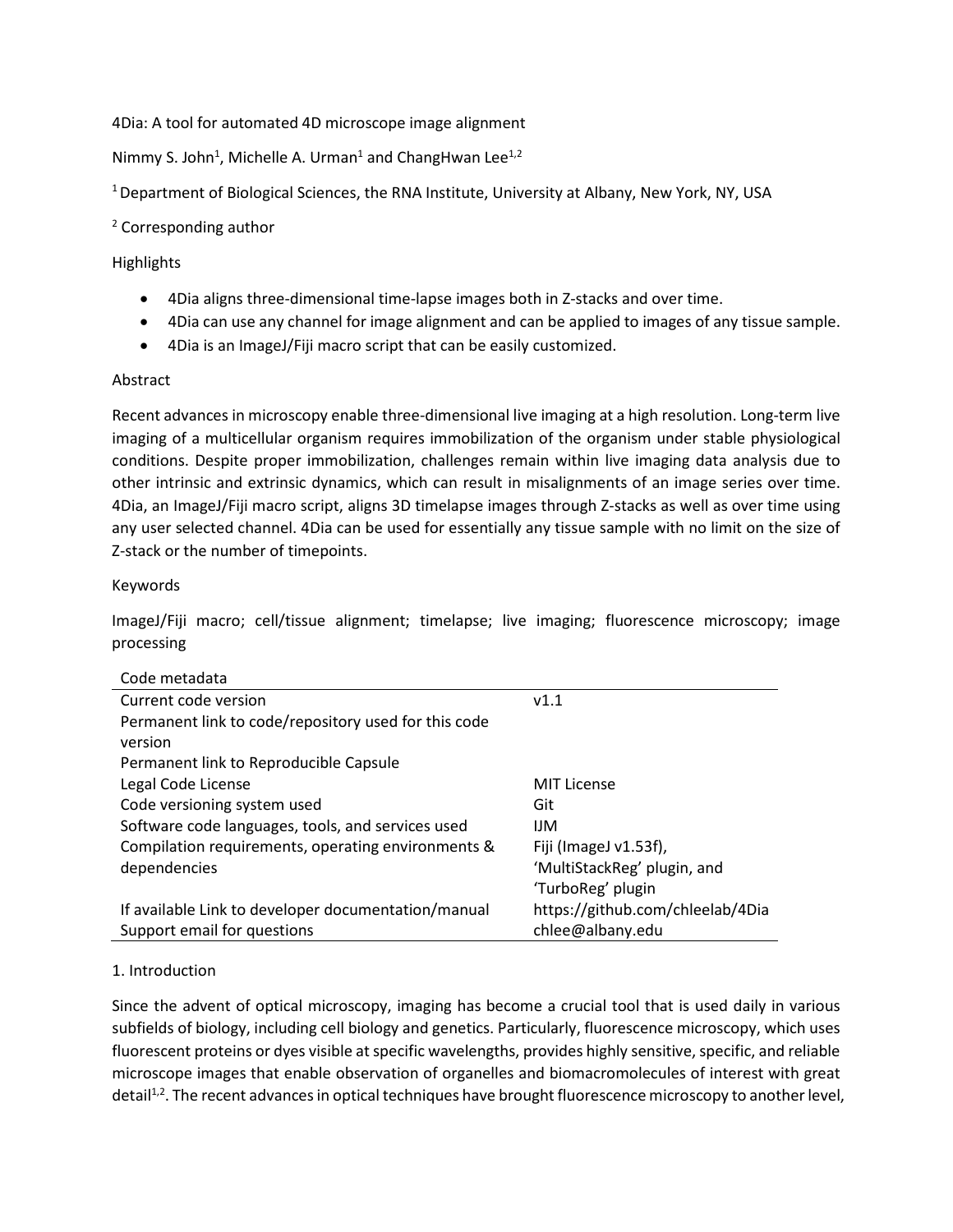where macromolecules, such as proteins and nucleic acids, can be visualized at a single-molecule resolution<sup>3</sup>. These breakthroughs in microscopy and the advances in mechanics have led to highresolution imaging both in space and time<sup>4-10</sup>. A microscope with a fast, sensitive camera or photodetector and a precise motorized stage can now achieve sub-molecular resolution not just in space with a finer pixel/voxel size or a higher signal-to-noise ratio but also in temporal scale. High spatial resolution typically requires extended imaging time (e.g., long laser dwelling time for confocal laser scanner) and thus is the most beneficial to Imaging with fixed samples, where the temporal factor can be ignored. In contrast, high temporal resolution is crucial for live imaging, especially for capturing highly dynamic events like transcriptional bursting in real time or working with an organism that moves rapidly.

Live imaging of intact organisms has been considerably more challenging than fixed sample imaging. Extrinsic factors such as any stage and focus drift, mobility, and stable physiological conditions (temperature, mechanical pressure, etc.) must be considered when performing long-term live imaging of intact multicellular organisms. Several live imaging methods have been developed with these factors in consideration, but little was applicable to multicellular organisms that are mobile until recently $^{11,12}$ . However, even if the organisms are properly immobilized and well maintained within the imaging system, cells and tissues can still move within the living system. For example, some cells migrate toward another region of the tissue, or a tissue of interest can be shifted by an adjacent tissue that has some dynamics such as intestinal movements<sup>11</sup>. All these factors make it even more difficult to monitor dynamic biological phenomena for a long period of time. However, these intrinsic movements cannot be easily regulated, as disruption of such activities often creates artifacts. Therefore, computational processing after image acquisition to minimize the effects of these movements is a critical step to obtain a precise and complete analysis of live imaging data.

Here, we describe an ImageJ macro for automated 4D microscope image alignment (4Dia), which we developed to align the tissue or organism through space (in X-, Y-, and Z-axis) and time. The macros were created using images of the *Caenorhabditis elegans* germline but can be applied to essentially any tissue type $11$ .

# 2. Description

The 4D microscope image alignment (4Dia) uses three-dimensional Z-stack timelapse images(TIFF format) and aligns them along the Z-axis, as well as through time using any channel as a reference for alignment, including a fluorescent channel (e.g., GFP), brightfield, or DIC channel. There is no limit to the number of slices in the Z-stack, channels, or time points that 4Dia can handle. 4Dia works within the ImageJ/Fiji software and requires two ImageJ plugins, 'MultiStackReg' (http://bradbusse.net/downloads.html) and 'TurboReg' (http://bigwww.epfl.ch/thevenaz/turboreg/), which must be pre-installed to run 4Dia.

4Dia comprises two ImageJ/Fiji macros: (1) 'MultiStackReg\_BatchProcess1of2.ijm' and (2) 'MultiStackReg\_BatchProcess2of2.ijm', which must be run sequentially. The first macro aligns the Z-stack images at each timepoint through the Z-axis. This process is particularly useful for highly dynamic tissues or organisms even when an image stack is acquired within one timepoint. The second macro uses the processed images from the first macro and further aligns the Z-stacks through all timepoints.

# (1) 'MultiStackReg\_BatchProcess1of2.ijm'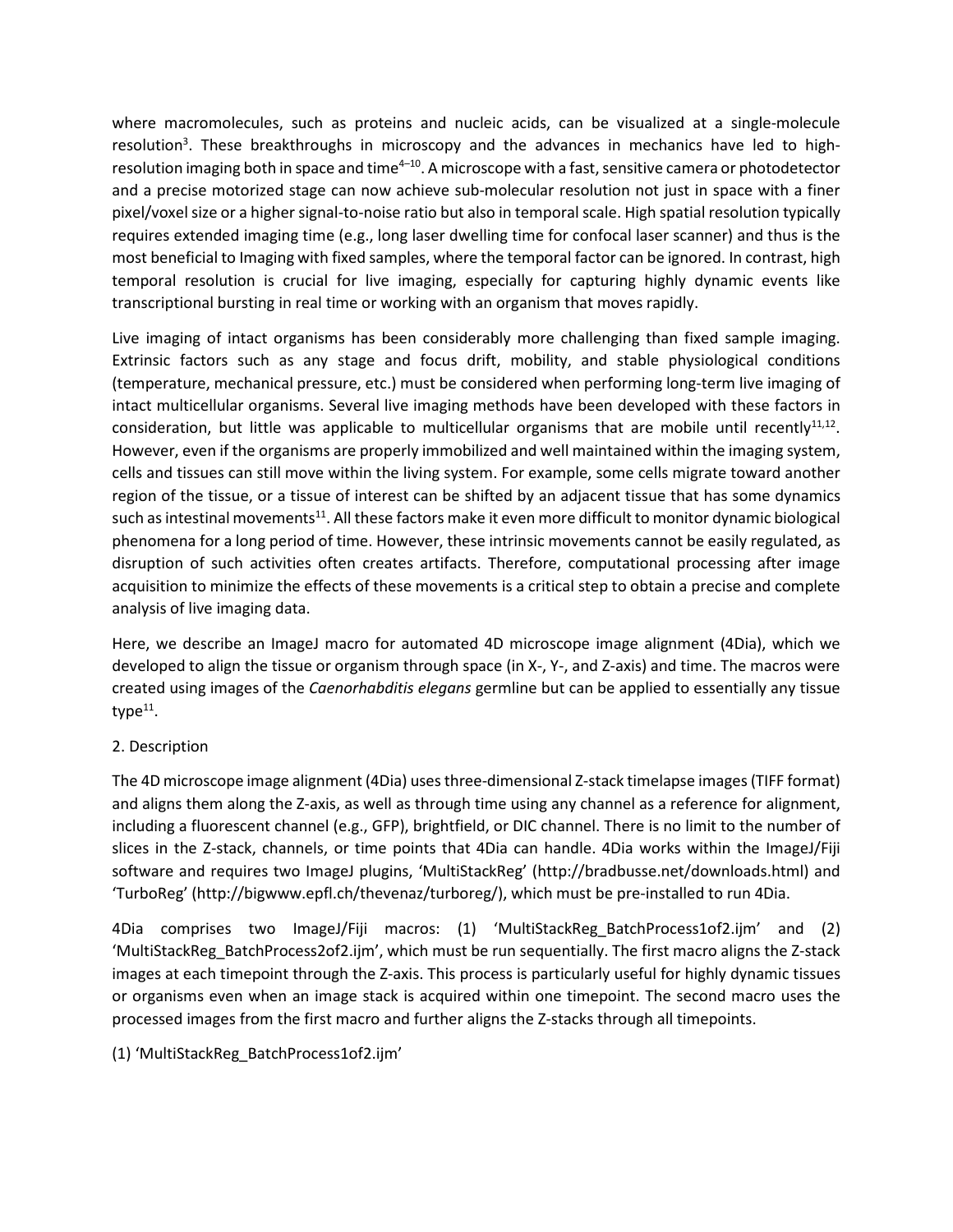Before running the macro, the user needs to specify the channel that will be used for image alignment. To do so, open the file using ImageJ/Fiji or a text editor and assign the number that matches the order of the channels to the variable "ChToUse" in line 7. For example, if the second channel will be used for alignment, then the user should assign the number "2" to the variable ("ChToUse = 2"). When the macro is executed, the user is first asked to choose a source directory as well as an output folder on a pop-up window. Once these two folders are selected, the macro then cycles through the timelapse Z-stack images and processes them one by one. Any files in a format other than TIFF in the source folder will be excluded from alignment. The macro separates out the channel to be used for alignment and start aligning the Zslices along the Z-stack using the similarity in the signal pattern between two adjacent Z-slices. The alignment begins from the middle of the Z-stack, using it as a reference image. The macro applies the same alignment vectors to all other channels, combines channels, and saves the new aligned image file with the original file name with a ' Zreg' suffix in the designated output folder. If the timelapse Z-stack images do not require alignment through the Z-axis, this first macro can be skipped.

## (2) 'MultiStackReg\_BatchProcess2of2.ijm'

This macro works similarly to the first macro described above. The user has to specify the channel that will be used for image alignment, as explained above for the first macro. Upon execution, the macro opens a dialog box to input the source directory and the output folder. The newly generated folder by the first macro should be chosen to further align the images through timepoints. This macro uses the maximum Zprojection to align images between timepoints. It separates each channel, records the alignment vectors for each timepoint using Z-projected images from the first channel (per current settings), and applies them to all Z-slices on each timepoint. The new aligned images are saved with a '\_Treg' suffix in the designated output folder.

### 3. Impact

Long-term live imaging of intact organisms remains difficult to analyze due to intrinsic and extrinsic movement. Live imaging data, especially long-term 3D timelapse images, are often very large as each timepoint contains a whole Z-stack. In addition, the quantity of data to analyze quickly expands when other conditions such as mutants are added to the live imaging experiment. Therefore, an automated, systematic tool is required to ensure the live imaging data are ready to be analyzed. One of the most critical steps before image analysis is to align all Z-stacks through timelapse to easily trace dynamics of biological phenomena such as transcriptional bursting events<sup>11,12</sup>. To our knowledge, 4Dia is the first script that aligns the 3D Z-stack images both through the Z-axis as well as timepoints in an automated fashion. 4Dia allows 4D image alignment through the Z-stack and timepoints using any channel of choice such as a fluorescent, brightfield, or DIC channel. 4Dia was initially developed to align *C. elegans* germline tissue images to monitor transcriptional dynamics $^{11}$ . However, 4Dia can be used for essentially any tissue type with no limit with the size of the Z-stack or the number of timepoints. 4Dia can help researchers in any field that use a microscope or biomedical imaging and need to process their timelapse images before analysis for a more precise assessment of dynamics.

### 4. Limitations and potential improvements

The main limitation of the scripts is that they have not been tested for images other than the *C. elegans* germline. However, we expect that the macros would work for all tissue types as they are not based on any specific features of the *C. elegans* germline tissue. One of our goals is to use other images with different species and signals to further optimize the scripts. Another potential limitation is that the scripts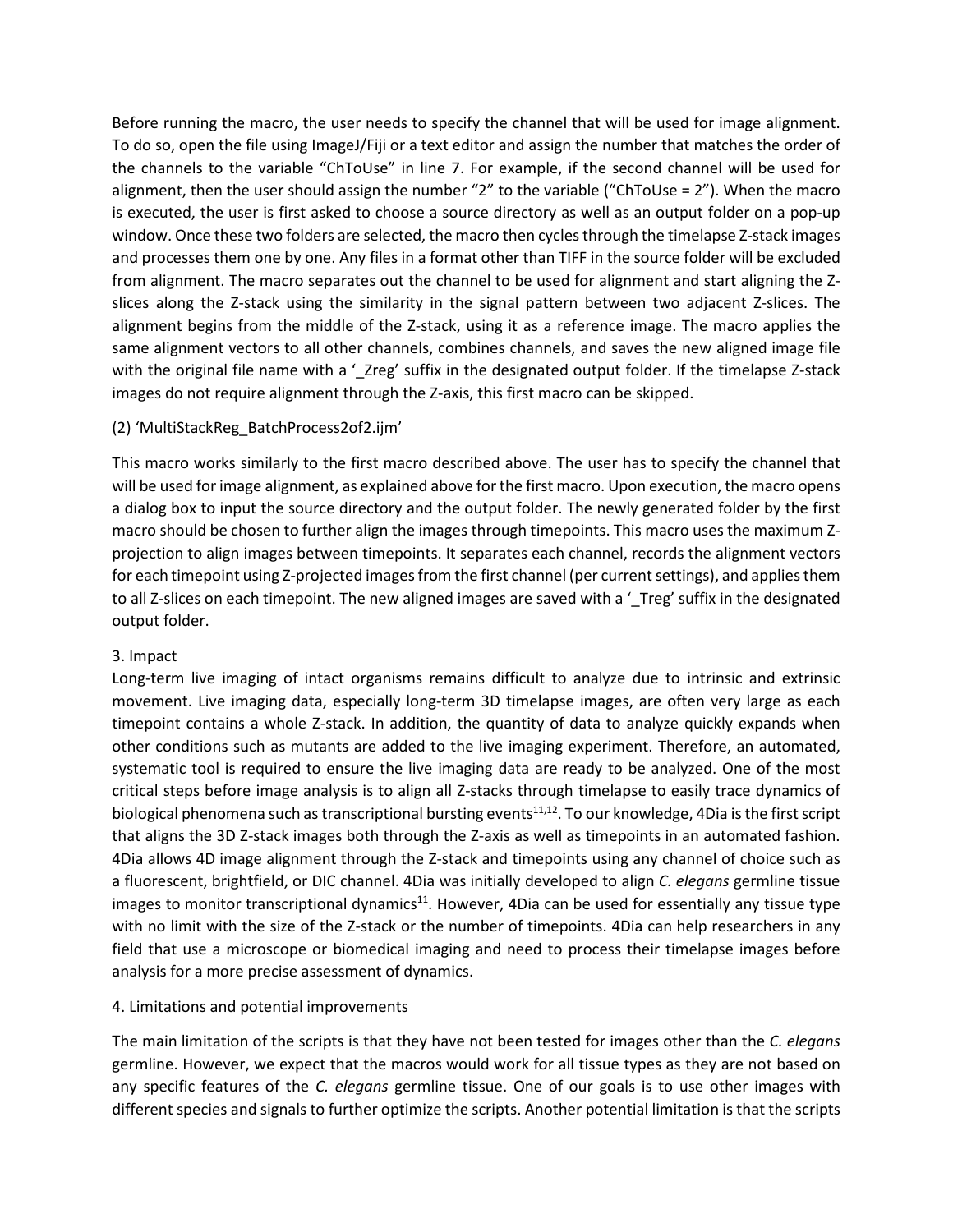might not be able to align tissues that undergo dramatic movement. We implemented another macro to manually fix such an issue by transforming a specific Z-slice or timepoints by a user input, which is available at: https://github.com/chleelab/4Dia. The latest versions of 4Dia will also be uploaded when any updates are available.

Declaration of Competing Interest

The authors declare that they have no known competing financial interests or personal relationships that could have appeared to influence the work reported in this paper.

#### Acknowledgments

We thank Judith Kimble, Sarah L. Crittenden, and Tina R. Lynch for their comments on this manuscript. This project was supported by American Heart Association (18POST34030263, CHL) and the RNA Institute Fellowship (MU).

#### References

- 1. Lichtman, J. W. & Conchello, J.-A. Fluorescence microscopy. *Nat Methods* **2**, 910–919 (2005).
- 2. Sanderson, M. J., Smith, I., Parker, I. & Bootman, M. D. Fluorescence microscopy. *Cold Spring Harb Protoc* **2014**, pdb.top071795 (2014).
- 3. Schmolze, D. B., Standley, C., Fogarty, K. E. & Fischer, A. H. Advances in Microscopy Techniques.

*Archives of Pathology & Laboratory Medicine* **135**, 255–263 (2011).

4. Single-molecule fluorescence microscopy review: shedding new light on old problems | Bioscience

Reports | Portland Press.

https://portlandpress.com/bioscirep/article/37/4/BSR20170031/57124/Single-molecule-

fluorescence-microscopy-review.

- 5. Lee, C. *et al.* Single-molecule RNA Fluorescence in situ Hybridization (smFISH) in Caenorhabditis elegans. *BIO-PROTOCOL* **7**, (2017).
- 6. Lee, C., Sorensen, E. B., Lynch, T. R. & Kimble, J. C. elegans GLP-1/Notch activates transcription in a probability gradient across the germline stem cell pool. *eLife* **5**, e18370 (2016).
- 7. Crittenden, S. L. *et al.* Sexual dimorphism of niche architecture and regulation of the Caenorhabditis elegans germline stem cell pool. *MBoC* **30**, 1757–1769 (2019).